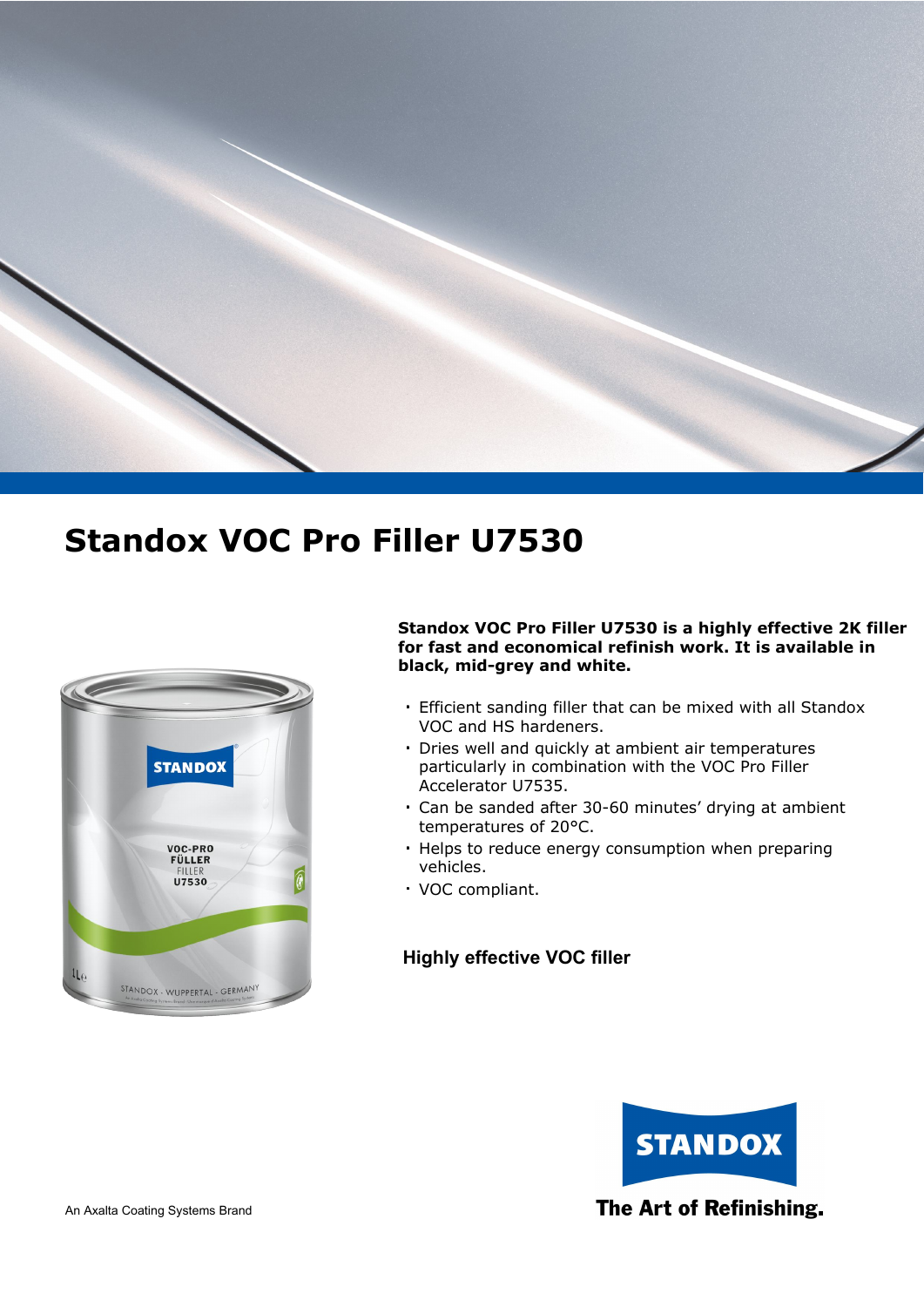### **Product preparation - application STANDARD SANDING VOC**



It is strongly recommended to use appropriate personal protection equipment during application to avoid respiratory, skin and eye irritation.

Steel, galvanised steel or soft aluminium, sanded and cleaned and coated with 1K Acid Primer or Epoxy Primer

Old or original paintwork well sanded and cleaned

OEM primer (e-coat), sanded and cleaned

Surfaces pretreated with 2K polyester products and then finely sanded and cleaned Glass fibre polyester substrates, free of release agents, sanded and cleaned

|        | <b>Filler</b> |                                                  | <b>Hardener</b> |                            | <b>Thinner</b> |
|--------|---------------|--------------------------------------------------|-----------------|----------------------------|----------------|
| Volume | Weight        | Volume                                           | Weight          | Volume                     | Weight         |
|        | 100           |                                                  | 11              | $25 - 30%$                 | $17 - 20$      |
| U7530  |               | VOC 10-20<br>VOC 20-25<br>VOC 25-30<br>VOC 30-40 |                 | VOC T 15-30<br>VOC T 30-40 |                |







VOC compliant

2004/42/IIB(c)(540) 540: The EU limit value for this product (product category: IIB(c)) in ready to use form is maximum 540 g/l of VOC. The VOC content of this product in ready to use form is maximum 540 g/l.

Pot life at 20°C: 45 min - 1 hr

|             | Spray nozzle   | Spray pressure     |                      |
|-------------|----------------|--------------------|----------------------|
| Compliant   | $1.6 - 1.8$ mm | 1.5 - 2 bar        | inlet pressure       |
| <b>HVLP</b> | $1.6 - 1.8$ mm | 0.7 <sub>bar</sub> | atomisation pressure |

see manufacturer's instructions

2 - 3 coats intermediate and final flash-off: 5 min - 10 min

|                                       | VOC-Hardeners   |  |
|---------------------------------------|-----------------|--|
| 20 °C                                 | 1 hr 30 min     |  |
| $60$ - $65\,^{\circ}\mathrm{C}$       | 20 min - 30 min |  |
| Guideline for short wave IR equipment |                 |  |

Half power: 10 min P500



Basecoat + clearcoat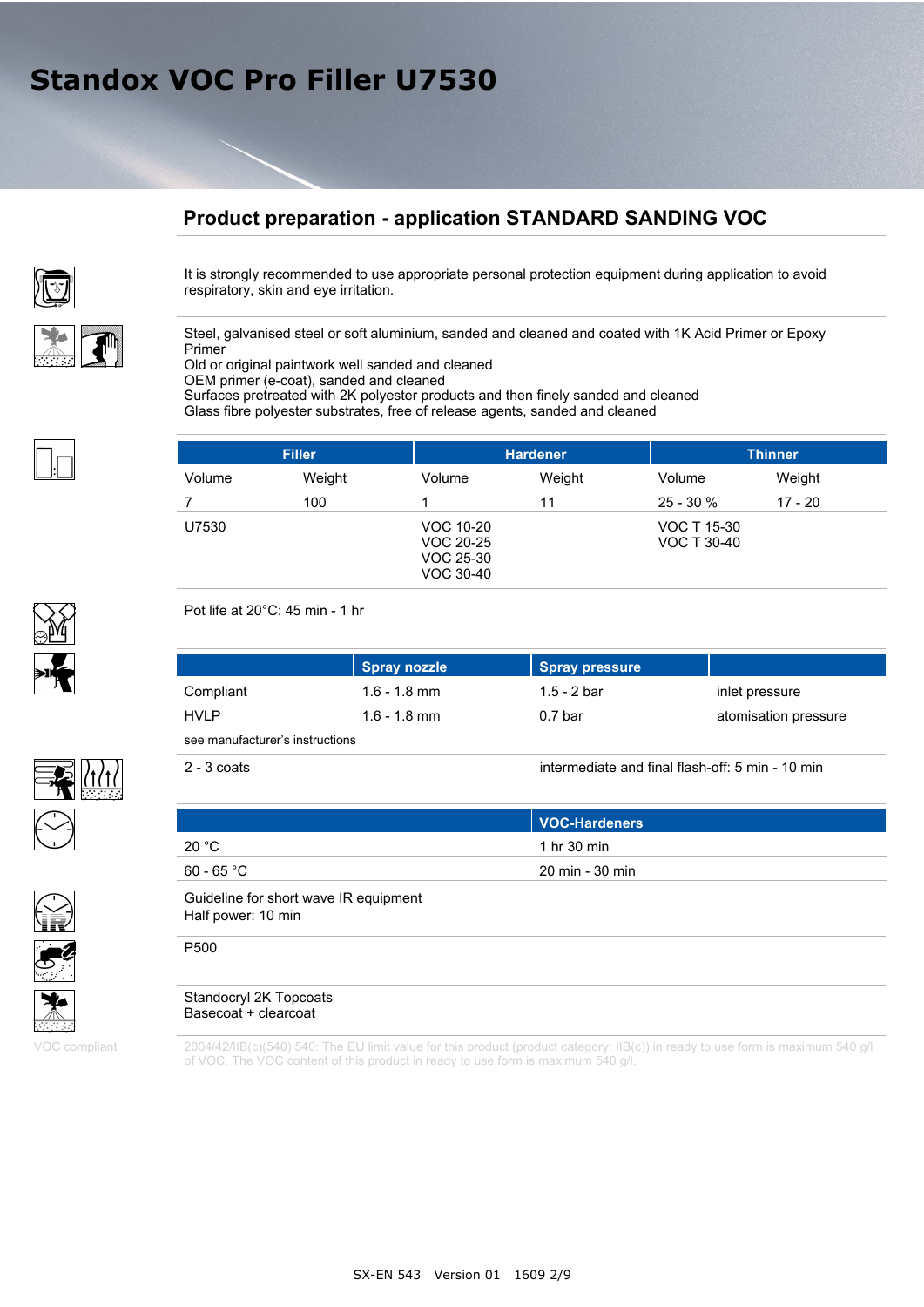## **Product preparation - application STANDARD SANDING HS**



It is strongly recommended to use appropriate personal protection equipment during application to avoid respiratory, skin and eye irritation.

Steel, galvanised steel or soft aluminium, sanded and cleaned and coated with 1K Acid Primer or Epoxy Primer

Old or original paintwork well sanded and cleaned

OEM primer (e-coat), sanded and cleaned

Surfaces pretreated with 2K polyester products and then finely sanded and cleaned Glass fibre polyester substrates, free of release agents, sanded and cleaned

|        | <b>Filler</b> |                                                        | <b>Hardener</b> |                                                                                        | <b>Thinner</b> |                 | <b>Filler</b> |             | <b>Binder</b> |
|--------|---------------|--------------------------------------------------------|-----------------|----------------------------------------------------------------------------------------|----------------|-----------------|---------------|-------------|---------------|
| Volume | Weight        | Volume                                                 | Weight          | Volume                                                                                 | Weight         | Volume          | Weight        | Volume      | Weight        |
| 5      | 100           |                                                        | 14              | 20%                                                                                    | 14             | 100 %           | 100           | 15 %        | 12            |
| U7530  |               | HS 5-15<br>HS 15-25<br>HS 20-30<br>HS 25-40<br>MS 5-15 |                 | 2K 10-20<br>2K 15-25<br>2K 20-25<br>2K 25-35<br>2K 35-40<br>VOC T 15-30<br>VOC T 30-40 |                | <b>U7530 GR</b> |               | Plasticiser |               |

#### Pot life at 20°C: 45 min - 1 hr

|                                 | Spray nozzle   | Spray pressure |                      |
|---------------------------------|----------------|----------------|----------------------|
| Compliant                       | $1.6 - 1.8$ mm | 1.5 - 2 bar    | inlet pressure       |
| <b>HVLP</b>                     | $1.6 - 1.8$ mm | 0.7 bar        | atomisation pressure |
| see manufacturer's instructions |                |                |                      |

2 - 3 coats intermediate and final flash-off: 5 min - 10 min

|                                                             | <b>HS-Hardeners</b>   |  |
|-------------------------------------------------------------|-----------------------|--|
| 20 °C                                                       | 1 hr $30 \text{ min}$ |  |
| $60 - 65 °C$                                                | 20 min - 30 min       |  |
| Guideline for short wave IR equipment<br>Half power: 10 min |                       |  |
| P500                                                        |                       |  |

#### Standocryl 2K Topcoats Basecoat + clearcoat

2004/42/IIB(c)(540) 540: The EU limit value for this product (product category: IIB(c)) in ready to use form is maximum 540 g/l of VOC. The VOC content of this product in ready to use form is maximum 540 g/l.







VOC compliant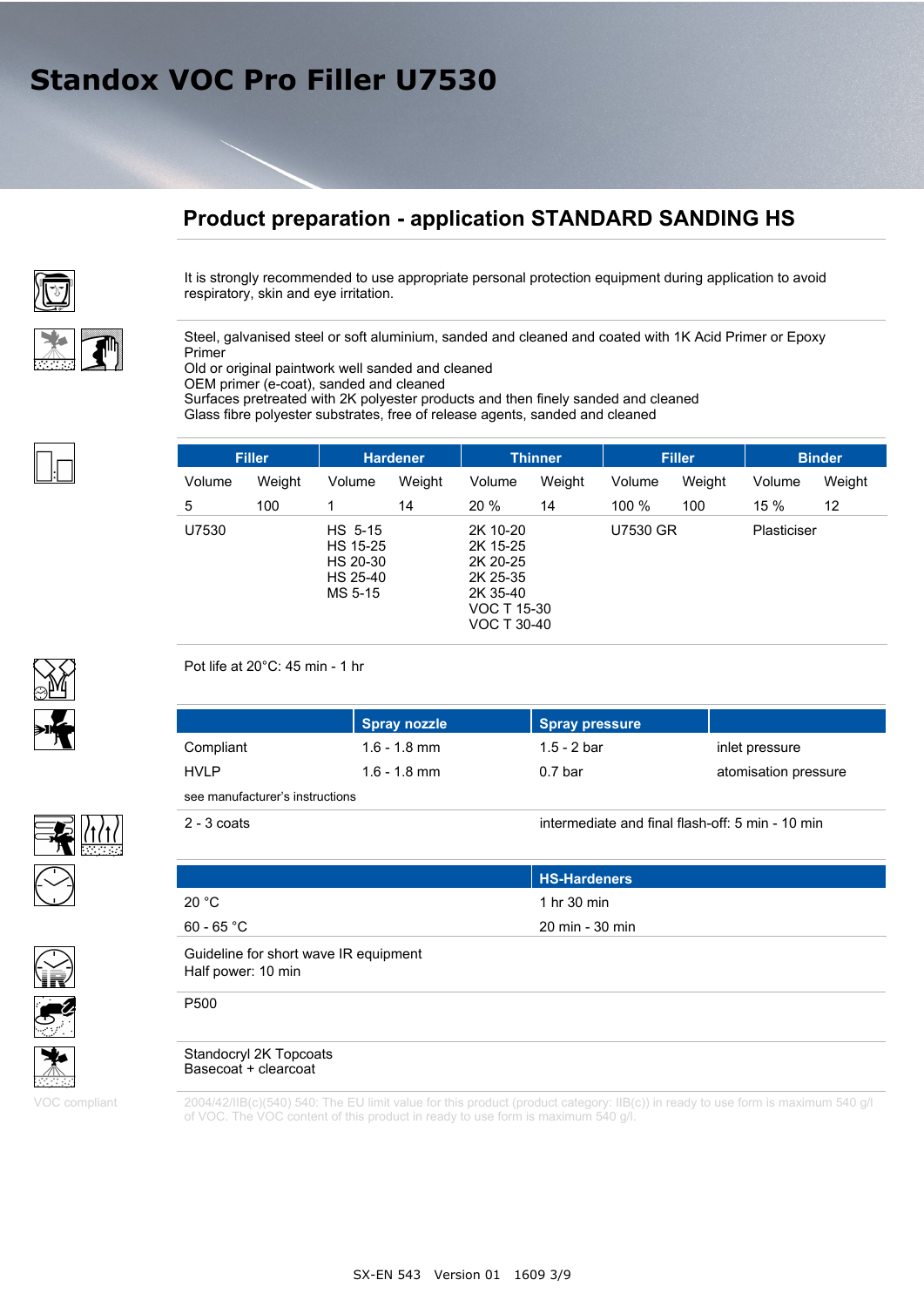## **Product preparation - application STANDARD SANDING MS**



It is strongly recommended to use appropriate personal protection equipment during application to avoid respiratory, skin and eye irritation.

Steel, galvanised steel or soft aluminium, sanded and cleaned and coated with 1K Acid Primer or Epoxy Primer

Old or original paintwork well sanded and cleaned

OEM primer (e-coat), sanded and cleaned

Surfaces pretreated with 2K polyester products and then finely sanded and cleaned Glass fibre polyester substrates, free of release agents, sanded and cleaned

|        | <b>Filler</b> |                                                | <b>Hardener</b> |                                                          | <b>Thinner</b> |
|--------|---------------|------------------------------------------------|-----------------|----------------------------------------------------------|----------------|
| Volume | Weight        | Volume                                         | Weight          | Volume                                                   | Weight         |
| 4      | 100           |                                                | 17              | $15 - 20 \%$                                             | $12 - 16$      |
| U7530  |               | MS 25-40<br>MS 5-15<br>MS X 15-30<br>MS X 5-25 |                 | 2K 10-20<br>2K 15-25<br>2K 20-25<br>2K 25-35<br>2K 35-40 |                |

Pot life at 20°C: 45 min - 1 hr

|                                 | Spray nozzle   | Spray pressure |                      |
|---------------------------------|----------------|----------------|----------------------|
| Compliant                       | $1.6 - 1.8$ mm | 1.5 - 2 bar    | inlet pressure       |
| <b>HVLP</b>                     | $1.6 - 1.8$ mm | $0.7$ bar      | atomisation pressure |
| see manufacturer's instructions |                |                |                      |

2 - 3 coats intermediate and final flash-off: 5 min - 10 min

| <b>MS-Hardeners</b>   |
|-----------------------|
| 1 hr $30 \text{ min}$ |
| 20 min - 30 min       |
|                       |
|                       |
|                       |

#### Standocryl 2K Topcoats Basecoat + clearcoat

VOC compliant This product mix is not VOC compliant.





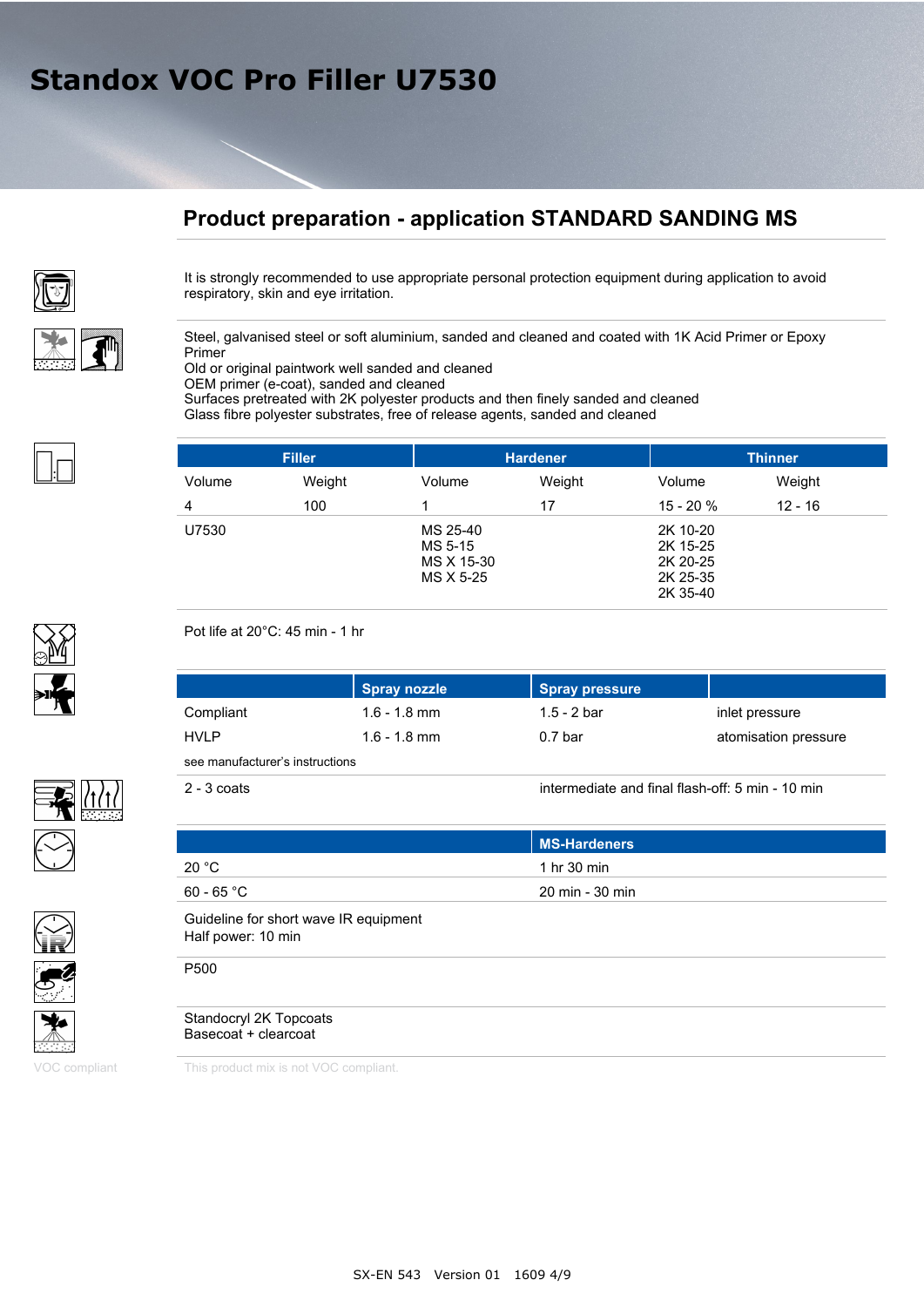## **Product preparation - application STANDARD ACCELERATED VOC**



It is strongly recommended to use appropriate personal protection equipment during application to avoid respiratory, skin and eye irritation.

Steel, galvanised steel or soft aluminium, sanded and cleaned and coated with 1K Acid Primer or Epoxy Primer

Old or original paintwork well sanded and cleaned

OEM primer (e-coat), sanded and cleaned

Surfaces pretreated with 2K polyester products and then finely sanded and cleaned Glass fibre polyester substrates, free of release agents, sanded and cleaned

|        | <b>Filler</b> |           | <b>Hardener</b> |        | <b>Thinner</b> |  |
|--------|---------------|-----------|-----------------|--------|----------------|--|
| Volume | Weight        | Volume    | Weight          | Volume | Weight         |  |
| 5      | 100           |           | 15              | 35%    | 26             |  |
| U7530  |               | VOC 10-20 |                 | U7535  |                |  |

Pot life at 20°C: 20 min - 30 min

|                                 | Spray nozzle   | <b>Spray pressure</b> |                      |  |  |
|---------------------------------|----------------|-----------------------|----------------------|--|--|
| Compliant                       | $1.6 - 1.8$ mm | 1.5 - 2 bar           | inlet pressure       |  |  |
| <b>HVLP</b>                     | $1.6 - 1.8$ mm | 0.7 <sub>bar</sub>    | atomisation pressure |  |  |
| see manufacturer's instructions |                |                       |                      |  |  |

2 - 3 coats intermediate flash-off not needed

|       | <b>U7535</b> |
|-------|--------------|
| 20 °C | 30 min       |
|       |              |

P500

Standocryl 2K Topcoats Basecoat + clearcoat

2004/42/IIB(c)(540) 540: The EU limit value for this product (product category: IIB(c)) in ready to use form is maximum 540 g/l of VOC. The VOC content of this product in ready to use form is maximum 540 g/l.







VOC compliant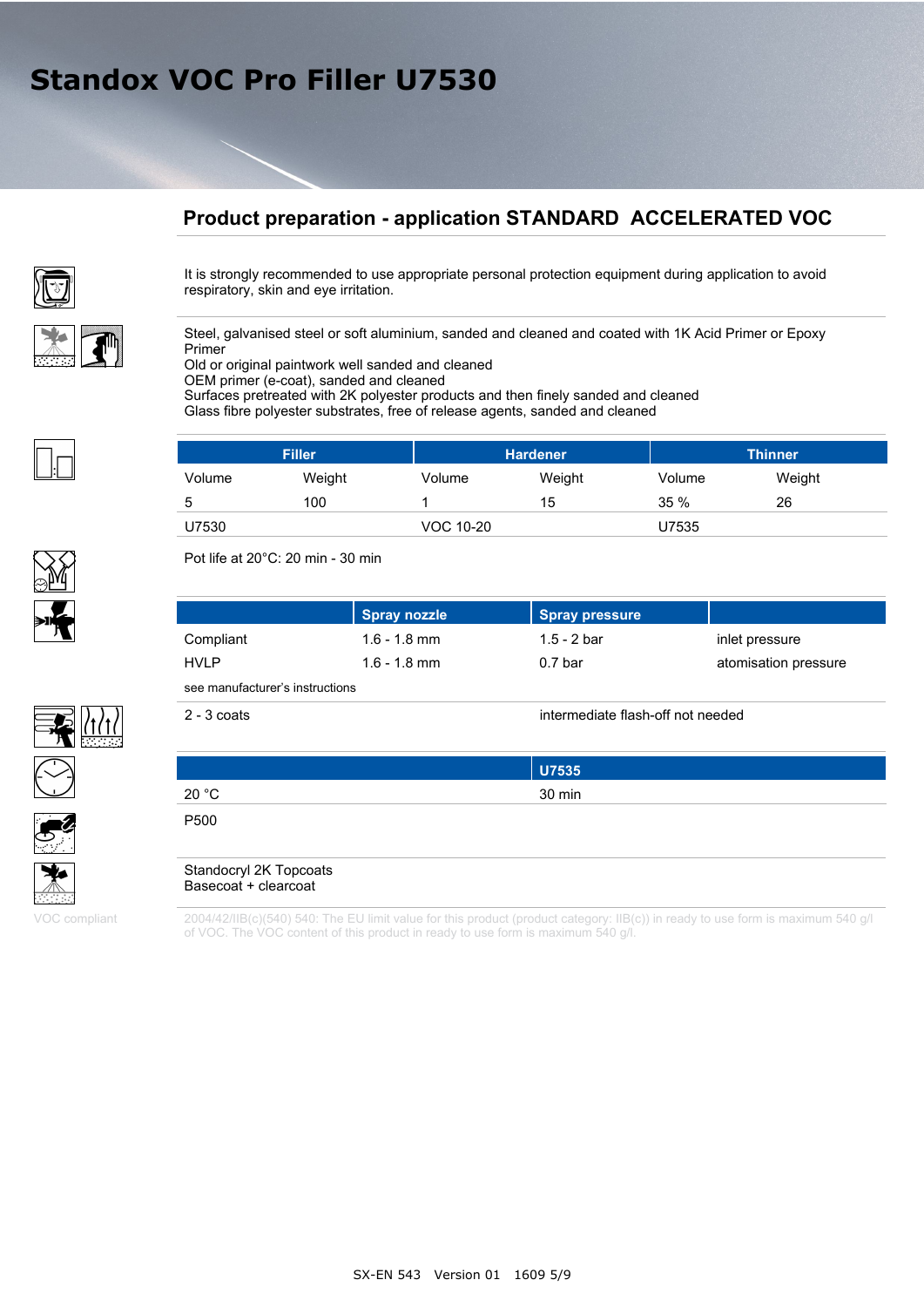## **Product preparation - application STANDARD ACCELERATED HS**



It is strongly recommended to use appropriate personal protection equipment during application to avoid respiratory, skin and eye irritation.

Steel, galvanised steel or soft aluminium, sanded and cleaned and coated with 1K Acid Primer or Epoxy Primer

Old or original paintwork well sanded and cleaned

OEM primer (e-coat), sanded and cleaned

Surfaces pretreated with 2K polyester products and then finely sanded and cleaned Glass fibre polyester substrates, free of release agents, sanded and cleaned

| <b>Filler</b> |        |          | <b>Hardener</b> |        | <b>Thinner</b> |  |
|---------------|--------|----------|-----------------|--------|----------------|--|
| Volume        | Weight | Volume   | Weight          | Volume | Weight         |  |
|               | 100    |          | 18              | 25%    | 20             |  |
| U7530         |        | HS 15-25 |                 | U7535  |                |  |

Pot life at 20°C: 20 min - 30 min

|                                 | Spray nozzle   | Spray pressure     |                      |  |
|---------------------------------|----------------|--------------------|----------------------|--|
| Compliant                       | $1.6 - 1.8$ mm | 1.5 - 2 bar        | inlet pressure       |  |
| <b>HVLP</b>                     | $1.6 - 1.8$ mm | 0.7 <sub>bar</sub> | atomisation pressure |  |
| see manufacturer's instructions |                |                    |                      |  |

2 - 3 coats intermediate flash-off not needed

|       | U7535  |  |
|-------|--------|--|
| 20 °C | 30 min |  |
|       |        |  |

P500

Standocryl 2K Topcoats Basecoat + clearcoat

2004/42/IIB(c)(540) 540: The EU limit value for this product (product category: IIB(c)) in ready to use form is maximum 540 g/l of VOC. The VOC content of this product in ready to use form is maximum 540 g/l.







VOC compliant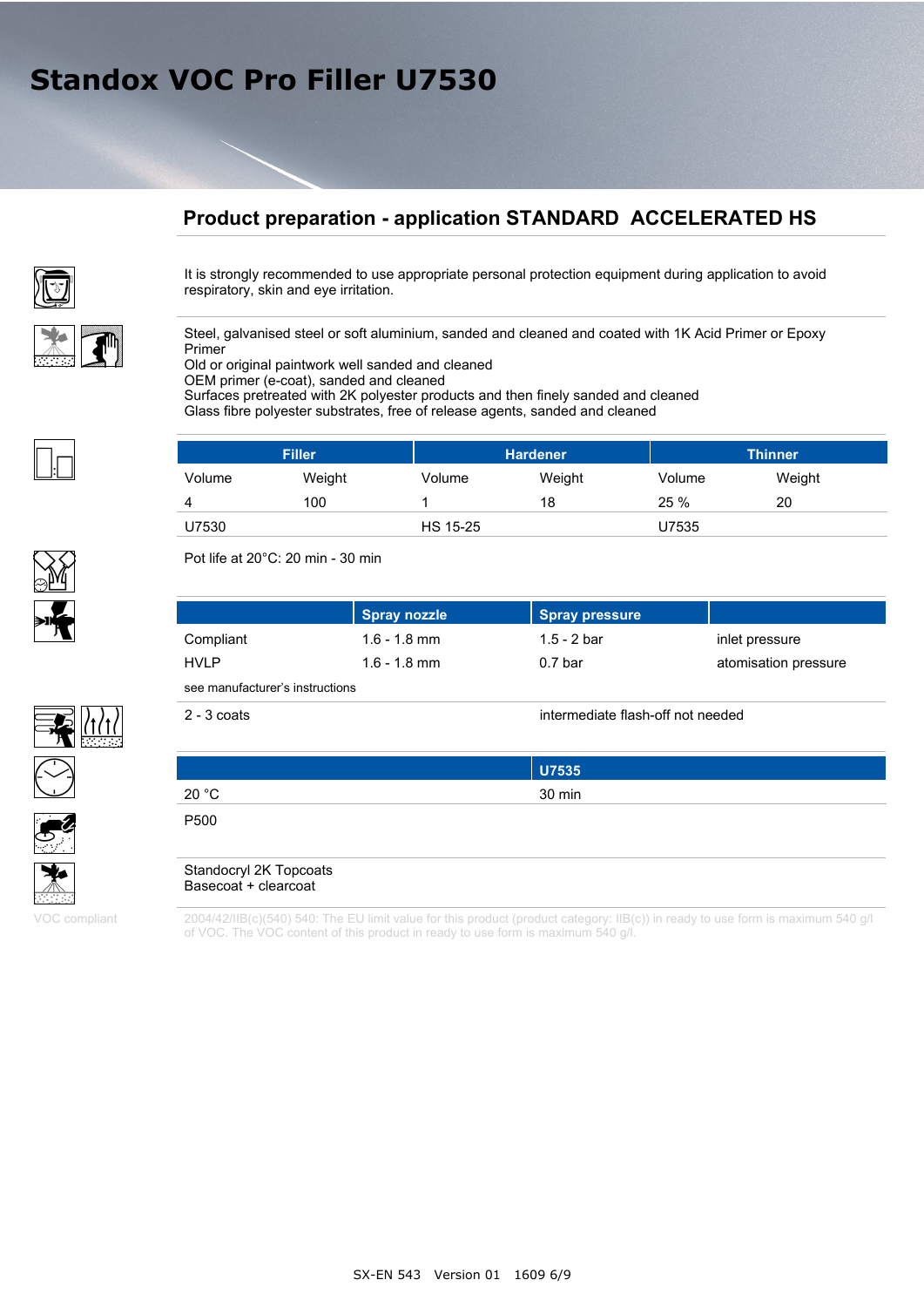## **Products**

Standox VOC Pro Filler U7530

Standox Plasticiser

Standox Hardener HS 15-25 Standox Hardener HS 20-30 Standox Hardener HS 25-40 Standox Hardener HS 5-15 Standox Hardener MS 25-40 Standox Hardener MS 5-15 Standox Hardener MS X 5-25 Standox Hardener MS X 15-30 Standox Hardener VOC 10-20 Standox Hardener VOC 20-25 Standox Hardener VOC 25-30 Standox Hardener VOC 30-40

Standox Thinner 2K 10-20 Standox Thinner 2K 15-25 Standox Thinner 2K 20-25 Standox Thinner 2K 25-35 Standox Thinner 2K 35-40 Standox Thinner VOC 15-30 Standox Thinner VOC 30-40 Standox VOC Pro Filler Accelerator U7535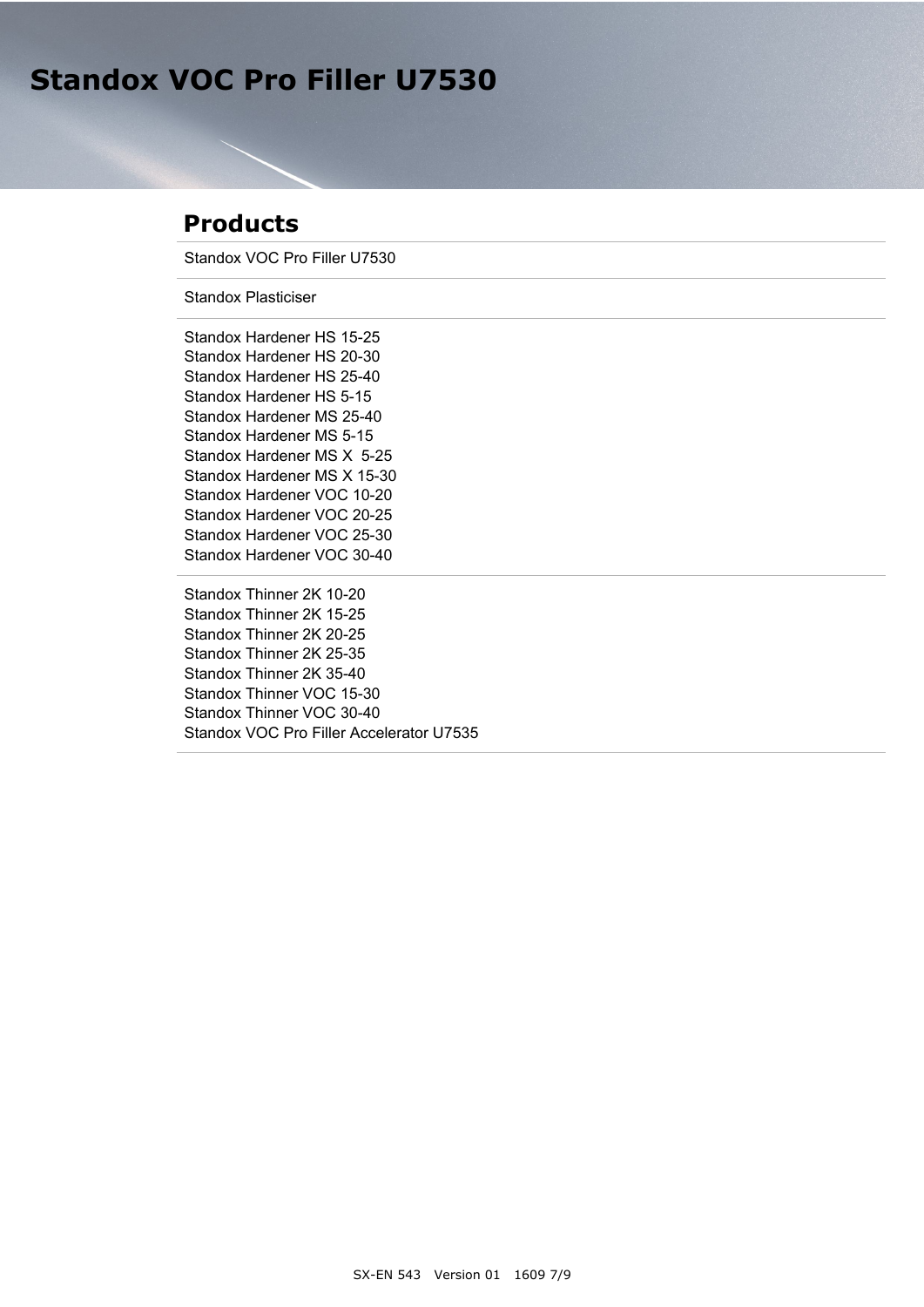**Product mix**



Mixing ratios with special agents are available in the productmix table on Standowin iQ and in the specific TDS.

The choice of Hardener and Thinner should be made according to application temperature and size of repair.

| <b>VOC 10-20</b>   | Accelerated fast hardener suitable for Micro Repair, spot and panel repairs.<br>Recommended for cooler application conditions e.g. 10-20°C.                                            |  |
|--------------------|----------------------------------------------------------------------------------------------------------------------------------------------------------------------------------------|--|
| <b>VOC 20-25</b>   | Medium hardener suitable for panel and multi panel repairs. Recommended for<br>application temperature of 20-25°C.                                                                     |  |
| <b>VOC 25-30</b>   | Medium-slow hardener suitable for medium to large size repairs. Recommeded<br>also for warm conditions e.g. 25-30°C.                                                                   |  |
| <b>VOC 30-40</b>   | Non-accelerated slow hardener suitable for medium to large size repairs.<br>Recommended for use in hot climates e.g. 30-40°C.                                                          |  |
| <b>HS 5-15</b>     | Accelerated fast hardener suitable for Micro and Spot repairs. Recommended for<br>cooler application conditions. Suitable for Standox Fillers for air drying at lower<br>temperatures. |  |
| <b>HS 15-25</b>    | Medium hardener suitable for panel and multi panel repairs. Recommended for<br>application temperature of 15-25°C.                                                                     |  |
| HS 20-30           | Medium-slow hardener suitable for medium to large size repairs. Recommeded<br>also for warm conditions e.g. 20-30°C.                                                                   |  |
| HS 25-40           | Non-accelerated slow hardener suitable for medium to large size repairs.<br>Recommended for use in hot climates e.g. 25-40°C.                                                          |  |
| MS 5-15            | Accelerated fast hardener suitable for Micro and Spot repairs. Recommended for<br>cooler application conditions. Suitable for Standox Fillers for air drying at lower<br>temperatures. |  |
| MS X 5-25          | Fast hardener suitable for Micro Repair, Spot and panel repairs. Recommended<br>for application temperature up to 25°C.                                                                |  |
| MS X 15-30         | Medium hardener suitable for panel and multi panel repairs. Recommended also<br>for warm conditions up to 30°C.                                                                        |  |
| MS 25-40           | Non-accelerated slow hardener suitable for medium to large size repairs.<br>Recommended for use in hot climates e.g. 25-40°C.                                                          |  |
| 2K 10-20           | Accelerated fast thinner suitable for Micro Repair, spot and panel repairs.<br>Recommended for cooler application conditions e.g. 10-20°C.                                             |  |
| 2K 15-25           | Fast thinner suitable for Micro Repair, Spot and panel repairs. Recommended for<br>temperature of 15-25°C.                                                                             |  |
| 2K 20-25           | Medium thinner suitable for panel and multi panel repairs. Recommended for<br>application temperature of 20-25°C.                                                                      |  |
| 2K 25-35           | Medium-slow thinner suitable for medium to large size repairs. Recommended<br>also for warm conditions e.g. 25-35°C.                                                                   |  |
| 2K 35-40           | Slow thinner suitable for medium to large size repairs. Recommended for use in<br>hot climates e.g. 35-40°C.                                                                           |  |
| <b>VOC T 15-30</b> | Medium thinner suitable for panel, multi panel and large size repairs.<br>Recommended for application temperature e.g. 15-30°C.                                                        |  |
| <b>VOC T 30-40</b> | Slow thinner for medium to large size repairs. Recommended for use in hot<br>climates e.g. 30-40°C.                                                                                    |  |